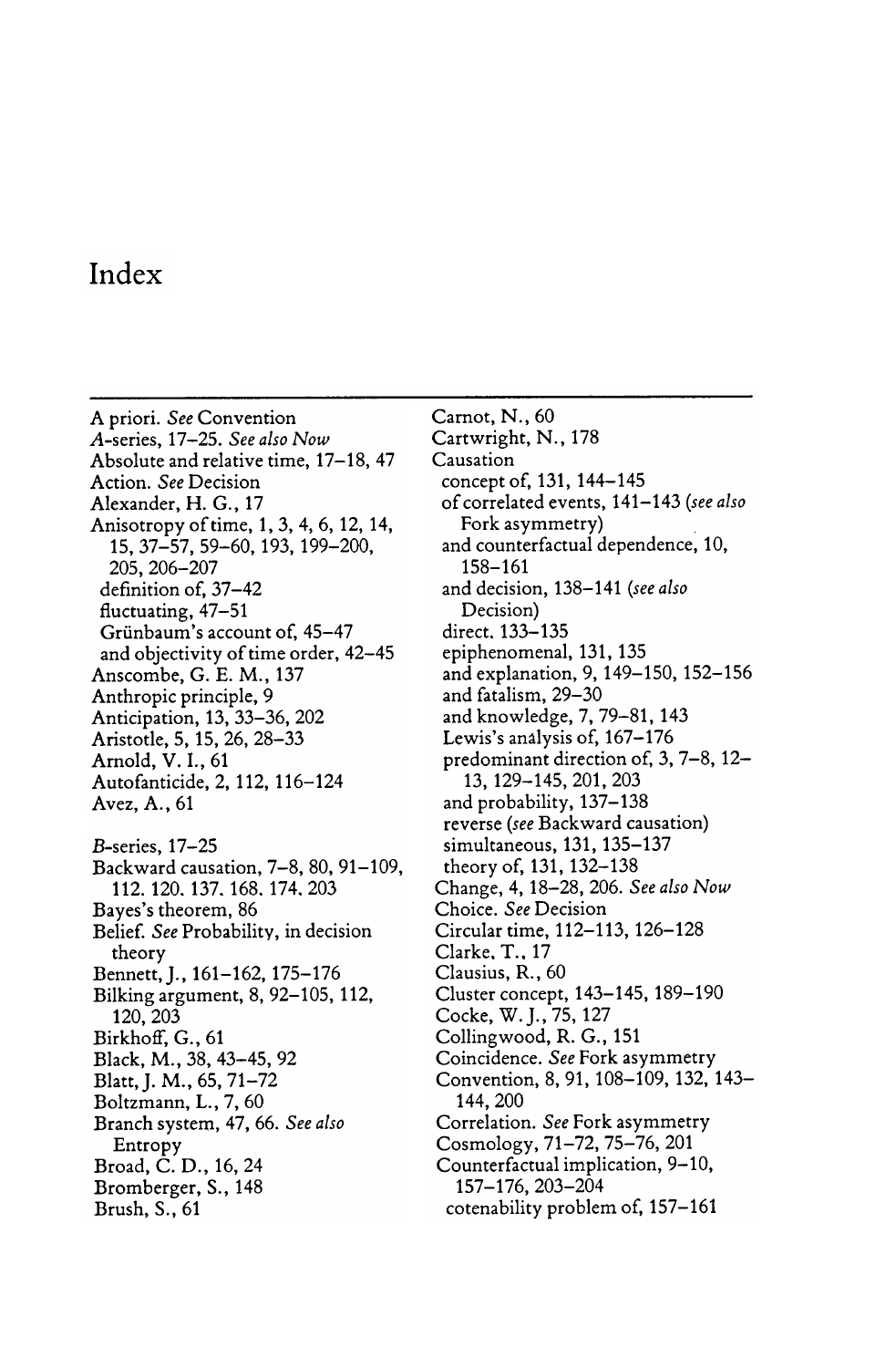Counterfactual implication (cont.) causal/ explanatory account of, 158- 161 Goodman's analysis of, 157-158 Lewis's analysis of, 167-176 time-symmetric, 13, 161-163, 201 Davies, P. C. W., 71, 75 Decay. See Entropy Decision, 2-3, 10-11, 13-14, 177-196 and causation, 138-141 guaranteed irrationality of, 192- 193 and Newcomb's problem, 3, 140-141 . 178 - 196 normative aspects of, 194-196 theories of, 2-3, 177-178 Determinism and explanation, 155 logical, 5, 28-30 and knowledge of the future, 77, 81 and time travel, 124-125 Direction of time. See Now Dretske, F. I., 150 Dummett, M., 9, 24, 27, 32, 91-92, 103, 107, 120, 130, 138–139, 142 Earman, J., 6, 12, 38, 46, 47-51, 65, 71 - 72, 79, 83, 92, 102, 112, 121, 125 - 126 Eells, E., 181, 185–189, 192 Ehrenfest, P., 61 Ehrenfest, T., 61 Entropy, 3, 5-7, 11-13, 59-72, 201, 207 and the anisotropy of time,  $3, 5-7$ , 45 - 46 , 55 , 59 - 60 and the knowledge asymmetry, 7, 82 - 83, 89 - 90 statistical mechanical, 60-63 thermodynamical, 59-60 and time travel, 126–128 Evolution, theory of, 197-198 Expectation. See Anticipation Experience of time, 33–36, 202 Explanation, 147- 156 asymmetry, 8-9, 13, 148-149, 151-152, 155 - 156, 202 and causation, 154–156 and counterfactuals, 158-161 deductive nomological account of, 147 - 149, 151

functional, 8, 152- 154 pragmatics, 152- 154 Fatalism, 5, 28-33 Feynman, P. R., 8, 104-105, 120, 203 Flew, A., 92, 138-139 Fork asymmetry, 6, 14, 72–74, 75, 174, 199, 201-202, 207 and backward causation, 97–109 and entropy, 74 and explanation, 156 and knowledge, 85-90 and the predominant direction of causation, 130, 141-145 and time travel, 120, 124–125 Free choice, 13, 78, 204 Friedman, M., 155 Function. See Explanation, functional Future, 33-36, 47-51. See Now Gale, R., 16 Gasking, D., 130, 139, 194 Geach, P. T., 16 Gettier, E. L., 80 Gibbard, A., 178, 180, 191 Gödel, K., 1, 8, 111-114, 116-118, 124 - 128 , 203 Gold, T., 71 Goldman, A. I., 80 Goodman, N., 40, 103-104, 157, 166, 191 - 192 , 204 Gould, S. J., 197 Grünbaum, A., 6, 16, 33, 38, 45-47, 51, 70–71, 82, 89 Harper, W., 178, 180, 191-192 Healey, R., 55, 130, 140, 194 Hempel, C. G., 133, 147, 164, 166 Homogeneity, 60–63 Horwich, P. G., 124, 164 Hume, D., 97, 132, 163, 164 Husserl, E., 33 Indeterminism. See Probability Information screens, 179–185, 204– 205 Initial conditions. See Cosmology Intrinsic properties, 39-42, 133, 206 Irreversibility. See Reversibility Isotropy. See Anisotropy of time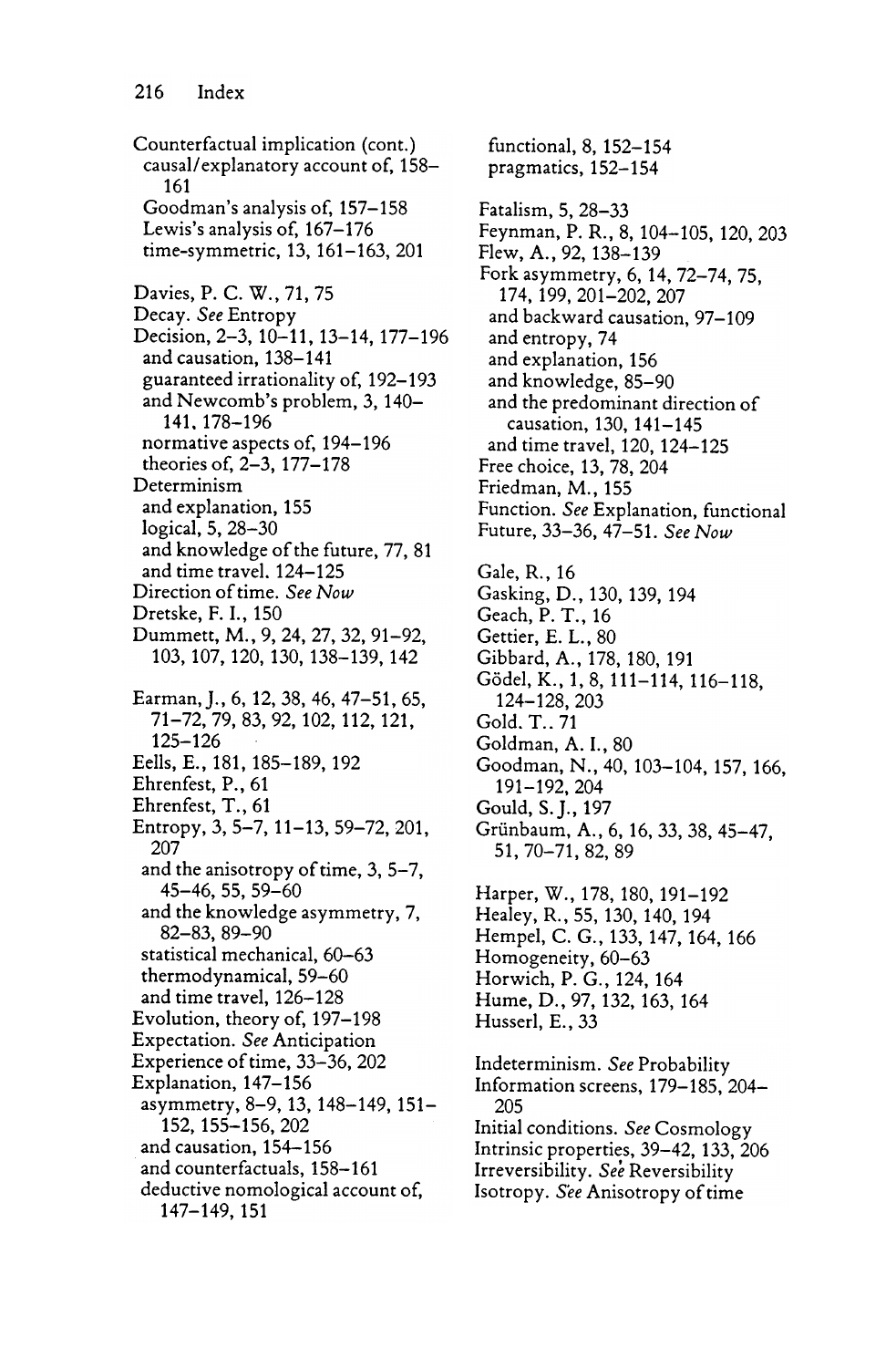jackson, F., 174- 175 Jeffrey, R., 178, 188-189 K meson, 6, 55-56 Katz, B. D., 40 Kelvin, Lord, 60 Kim, J., 169 Klein, M., 61 Knowledge asymmetry, 7, 77, 199,  $201 - 202$ causal theory of, 80-81 entropic account of, 82-83, 89-90 explanation of, 84-90 Kuhn, T. S., 61 Law of nature, 5, 45–47, 163–167 Layzer, D., 71 Lebowitz, J. A., 65, 71-72 Leibniz, 17, 47, 114 Levi, I., 178 Lewis, D., 10, 40, 81, 130, 137, 149, 158, 161, 167–176, 178, 181, 191– 192, 194, 203–204 Lewontin, R. C., 197 Loschmidt, J., 63 Mackie, J. L., 12, 130, 138-139, 142, 194 Macrostate, 60-63 Malament, D., 114, 122, 124 Matthews, G., 49 Meaning. See Convention Mehlberg, H., 57 Mellor, D. H., 25, 92, 130 Memory, 13,33-36,77,84,202 Microstate,  $60-63$ Miller, I., 33-36 Morrison, P., 65, 71–72 Natural properties, 40, 164- 165, 206 Newcomb's problem. See Decision Newton-Smith, W., 43, 45 Now, 4-5, 16-36, 37, 49, 206 Nozick, R., 178 Open future. See Tree model

172- 174, 194 Ovid, 4 Overdetermination, 81–82, 168, 169, Papineau, D., 130, 142 Parfit, D., 11, 196-197 Passage of time . See Now Pears , D . , 92 Plato, 4 Popper, K. R., 73, 133 Positron, 104-105, 203 Prediction. See Anticipation<br>Preemption, 170–171 Preemption , 170 - 171 Present. See Now Prior, A., 24 Probability in decision theory, 2, 13, 139, 177– 179, 190-192, 204-205 in statistical mechanics, 61-72 in the theory of causation, 137–138 in the theory of counterfactuals, 159– 160 Projectibility, 164–167, 206 Proper time, 115 Putnam, H., 148, 189 Quantum mechanics, 55, 70 Quine, W. V. O., 40, 91, 132, 143, 200 I Randomness, 67-76 Recording system, 77, 84 Redhead, M., 102 Reichenbach, H., 9, 11, 38-39, 47-48, 50, 66, 68–70, 73, 82, 89, 130, 142, 194 Relational properties. See Intrinsic properties Relativity theory,  $1-2$ ,  $48-49$ ,  $101-$ 102, 111–114 Reversibility, 5-7, 51-54, 63-64 Richter, R., 192 Rosenfeld, L., 70 Russell, B., 16 Salmon, W. C., 12, 73, 148, 149 Sanford, D. H., 169 Savage, L. J., 178 Schliesinger, G., 11, 16 Schrödinger, E., 70 Schmidt, H., 75, 127 Shoemaker, S. S., 19, 40

Sklar, L., 49, 52 Skyrms, B., 178, 191–192

Smart, J. J. C., 16, 35, 82, 89